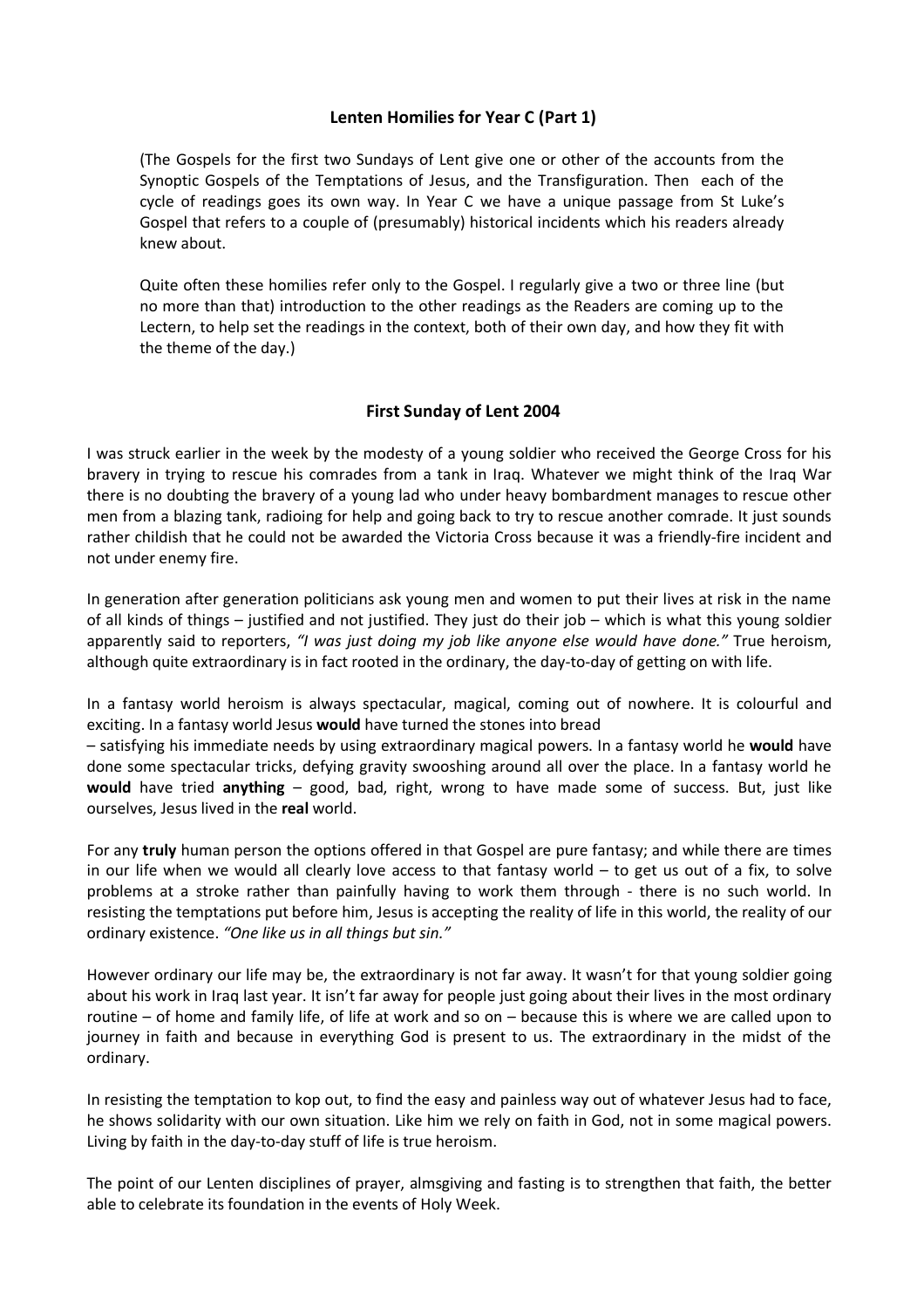# **First Sunday of Lent 2013**

Those are rather chilling words at the end of that Gospel Passage, *"…the devil left him, to return at the appointed time."* The '*appointed time'* is presumably in the Garden of Gethsemane in the Mount of Olives after the Last Supper and just before his arrest – the temptation possibly to flee from the fate that now awaits him. As we know, of course, Jesus did not take flight but faced his fate.

In fact these temptations at the beginning of his ministry follow along much the same lines. They are not really temptations to commit sin as we imagine temptation to be about. They are, instead, temptations to make his whole ministry as easy and effortless as possible.

So, refusing to change stones into bread is a refusal to make himself and his own needs the central focus of his ministry.

Refusing to kneel at Satan's feet and in return receive complete power over all the Kingdom of the world is a refusal to do things in Satan's way – using power, domination and exploitation. Jesus' ministry **will** be based on authority but not on wanton, indiscriminative power, trampling over people's basic human rights.

And in refusing to make a dramatic and spectacular jump off the parapet of the Temple to be rescued by the angels, Jesus points to the fact that his ministry will be about quietly addressing the basic needs and aspirations of people without showmanship and apparent displays of magic.

As we know these are precisely the ways in which Jesus **does** go about his ministry – his prayer, his preaching and his reaching out to others in their need.

As with Jesus' ministry, so it should be with the Church today – the way in which all people in the Church are called upon to be true disciples – apprentices of the Master.

This brings me to two points:

The first, in connection with the forthcoming resignation of Pope Benedict, is to pray for the cardinals who will have the responsibility of choosing the next Bishop of Rome – that these values of Jesus' own ministry will be at the forefront of their deliberations – one who to choose.

The second matter, is in connection with goals, the purposes of our Lenten disciplines (notice 'discipline' and 'disciple' – the connections) of prayer, fasting and reaching out to others in their need. One of the purposes is to prepare ourselves to celebrate worthily Jesus' Passion, Death and Resurrection in a few weeks' time. Another purpose is to help us to discern how we can be more actively involved in discipleship. In this connection there is a great need – here at St. Bede's, but also at our other churches here in Washington, for people to come forward and to step up to the plate (opening the church and setting things up for Mass on a Saturday Evening or Sunday morning, or a week day – an hour or so of your time). Or perhaps being involved in Children's Liturgy one hour or so once every few weeks. There are many areas of parish life which could do with the help of fresh blood.

#### **First Sunday of Lent 2016**

During this last week I went to the cinema to see the film "Spotlight". It tells the story of the Spotlight team of investigative journalists at the Boston Globe newspaper as they uncover the clergy abuse scandal in Boston in 2001. It is not an easy film to watch and no-one comes out of it smelling of roses. In fact the story is not sensationalised in any way, and it seems that it is a contender for the Oscar for Best Film, and in many ways it would deserve the honour.

Naturally the Church is the prime culprit, or at least high officials in the church in Boston who had for decades been covering up abuse of children by priests – moving offenders on from parish to parish, thinking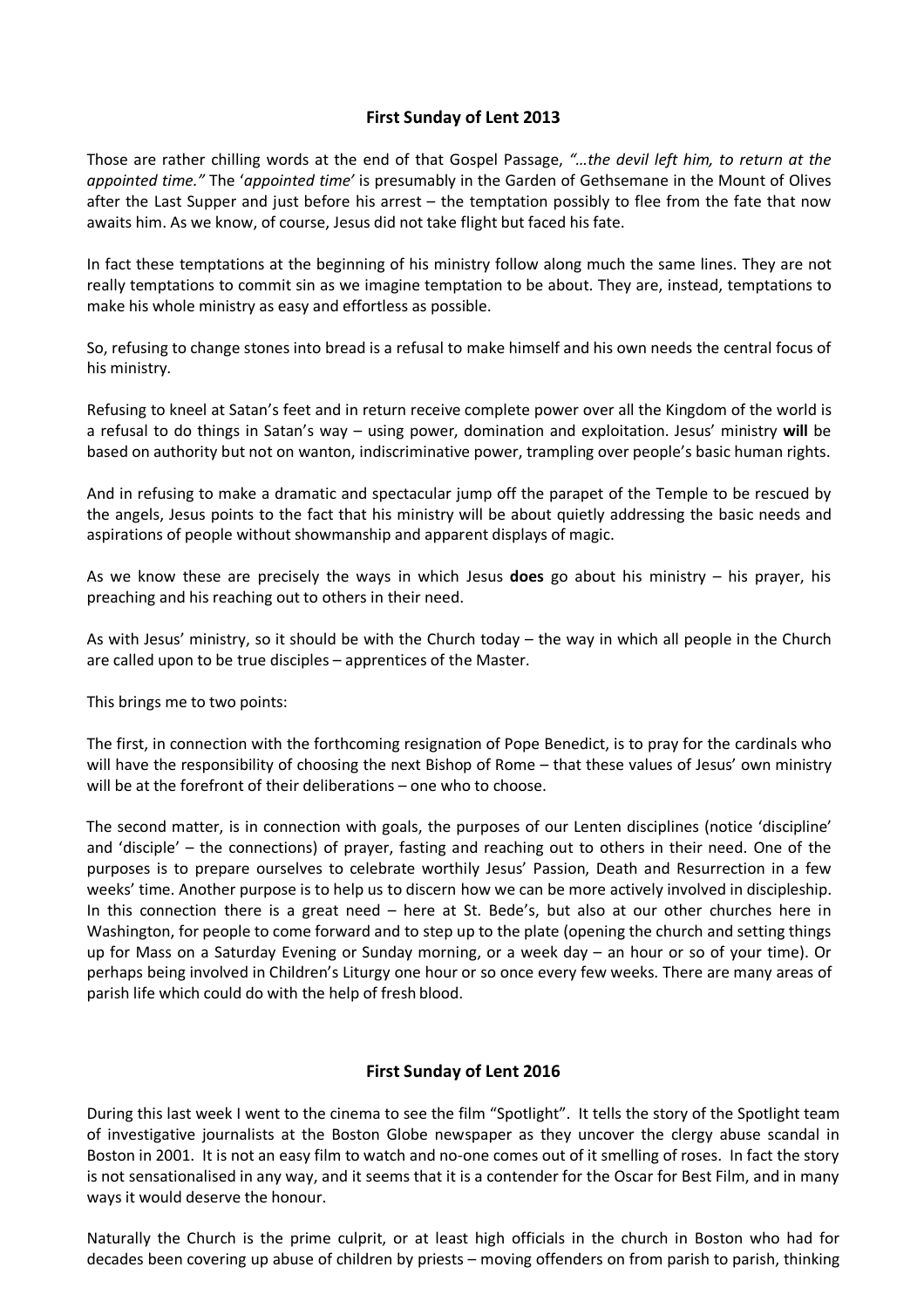that a course of treatment would "cure" the problem. They used lawyers to help silence the parents of victims with pitifully small cash 'settlements'. Politicians and the Police were complicit also. Even the Press does not come out of it well. At the end of the film we find out that the leader of the Spotlight Team was himself given information by a lawyer involved in these cases eight or nine years before the story finally broke, but he had no recollection at all of receiving such an important piece of information. No-one comes out the story well and, as we are aware, the extent of the scandal has mushroomed across America and the world since 2002 when the Boston stories were first published.

People in the Church, especially the clergy of whatever title and rank ought to have known better, but we didn't. It seems that somehow there was a prevailing culture in which "the normal rules don't apply to us". It can be called "clergy exceptionalism" – everybody is bound by certain rules of conduct and behaviour, but not the clergy. It is difficult to comprehend how such a ridiculous idea could ever be thought to be acceptable, and yet it was.

Amongst other things such wrong thinking is a direct contradiction of our Gospel today which is, as always on this First Sunday of Lent, one of the accounts of Jesus' temptations in the desert. If anyone could have justifiably thought that "the normal rules don't apply", that he was above and beyond the conventions of human behaviour, it should have been Jesus, and yet from this incident, and throughout his ministry, we see that Jesus never takes that path.

In the first temptation he is invited to perform a miracle to satisfy his own need. He will perform a miracle with a few loaves and fishes later on, but that would be to satisfy the needs of others, not his own. Power, especially power in the Church must never be used for self. Jesus rejects power further in the second of the temptations when he spurns the idea of imposing his will on others. The Gospel message is to be offered to, never imposed on, others against their will. Nor is the message to be accompanied by spectacular displays of magic – the third temptation. In all of this Jesus refuses to take the path of least resistance, the easy way out of anything. This will, of course, go as far as undergoing suffering and death. His message is a tough one of love without exception, and that is what we, his followers, his disciples are called to as well.

We have begun the great Season of Lent in which we prepare to celebrate Jesus' suffering, death, and resurrection. We are called to realise that the way Jesus took is the same for all of us, without exception. Our three Lenten disciplines of prayer, fasting and almsgiving - spending time each day in prayer, being disciplined in what we eat and drink, and reaching out to others in their need – are the core ways in which we remind ourselves of this fact, and which help us to live this out. They are offered to us as a means of growing closer to Jesus' way of living and preaching the Gospel, and therefore help to avoid any suggestion that we are in any way above and beyond any accepted social norms. Jesus was not, so why would we think that we are somehow different? No, we are all called to the same thing.

# **First Sunday in Lent 2019**

Notice that none of those three temptations faced by Jesus has anything to do with immoral behaviour. There is nothing about the usual things that we associate with immorality such as lying, stealing, cheating, bad-mouthing, deliberately injuring another, nothing to do with the perennial association of sex with immorality!

Immoral behaviour is about breaking an agreed moral code of behaviour. What we have in this Gospel is not a struggle with immorality. It is far, far more serious than that. The struggle here is with AMORALITY – a situation in which there is no moral code at all, where the only thing that counts is power, raw power. This is what the Devil is putting before Jesus. By using power Jesus could short-circuit all the messiness, all the setbacks, the pain and the struggles that he will have to face in his Public Ministry, and "Hey, presto!" everything works out.

Except, of course, that it does not. Nothing actually works that way in life, in the end.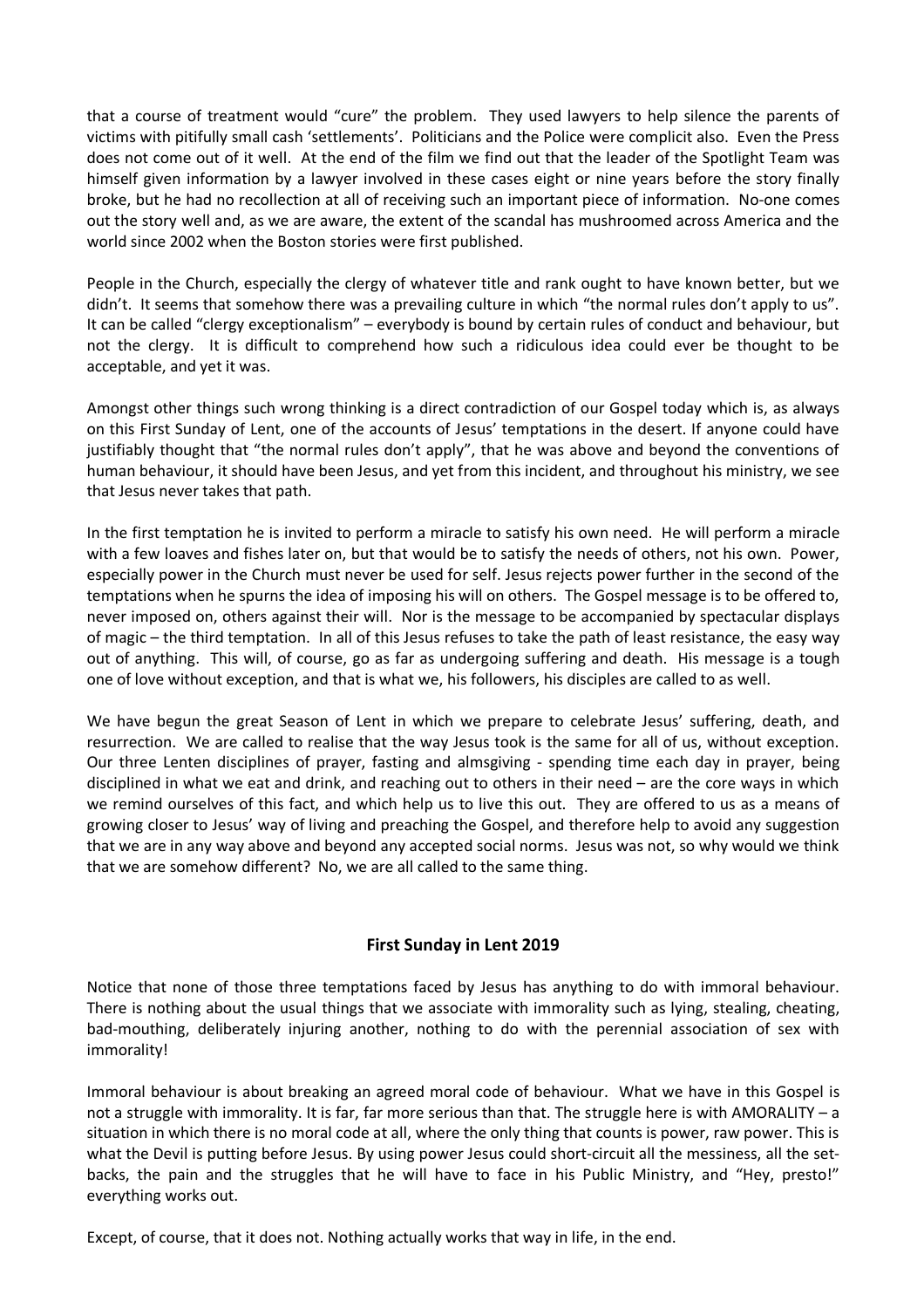I recently succumbed to the temptation of subscription tv. Up till then I had been satisfied with Free to View channels. I now have a monthly subscription to Netflix. Among other things this has let me watch a series made only for this franchise that began a few years ago: House of Cards. It is a completely (I hope) fictional tale about politics in America. The two main characters who will do anything to gain and then remain in power are akin to some of the Roman Emperors and their wives (Augustus and Livia), or totalitarian rulers in the last (and this) century (Chairman Mao and Mrs Mao, or Robert Mugabe and his wife). Lies are nothing, murder, assassination, sending young people in the army to their deaths in war purely to prop up their own power: they will stop at nothing. I find it at the same time compelling viewing and terrifying. I feel as though I need to have a good shower to clean up after watching some of the episodes, such is the evil portrayed there. Even the Presidency of the U.S. is not sufficient in the end for the main character, because it is timelimited to a maximum of 8 years.

Power utterly consumes the person in its thrall. We can truly talk here about "possession". Power has the ability to possess, to take over and to reduce to nothing any commonly agreed moral code. The very idea of a moral code by which such people ought to abide is just ridiculous to them. This, as you can see, goes much deeper than telling lies or using bad language.

It is power and its terrible consequences that lie at the root of the Abuse Crisis in our Church. The fact that clergy who are supposed to support the vulnerable, to preach Jesus' message of hope and mercy, chose instead to abuse their power over others in a way that destroyed lives is almost beyond belief. It will take quite some change in fundamental attitude to clerical power to redeem the situation, but hopefully after a very rude awakening in the last few months and years there will be some light at then end of this very dark time for our church.

In that Gospel Jesus refuses to succumb to the temptation to use power over others. His will be a difficult path, but it will be one in which he is truly free: free to do that which is right, and ultimately it is that will prevail. Here we arrive at the heart and soul of what our Lenten observance is all about. Being people of prayer, being people who are self-disciplined in our lives, being people who have the good of others – especially the most vulnerable in society – all of this, coming about through our Lenten disciplines, will set us on the path to true freedom.

Of course all of us do indeed fall short of what we are called to be, in some way or other and in that sense everyone is called to repentance, to change our ways. Choosing to follow in Jesus' footsteps is not easy, but it is what leads to true freedom and, above all, to the triumph of life over death in the Resurrection.

# **Second Sunday of Lent 2004**

To use a very modern expression I think it would be fair to say that at the time of this incident in today's Gospel the disciples were on a very confusing emotional roller- coaster. In the space of a week, as we can glean from the Gospels, they had witnessed the miracle of the loaves and the fishes – 5,000 people fed and ready to whisk Jesus off to make him King – until he explains his message further to them. Then the crowds dwindle away, and even some of the disciples who had been with Jesus from the beginning drift off.

Jesus then asked them, *"Who do people say I am? Who do you say I am?"* And Peter had made his great profession of faith *"You are the Christ, the Messiah."* Then Jesus had told them not only must the Christ suffer and die to rise again, but any follower of his, any disciple, had to take up her/his own cross and follow him. A bewildering roller-coaster of events. What to do? Who is this person?

Then the three central disciples Peter, James and John are alone with Jesus when the events described in today's Gospel take place – events we are told that they didn't talk about with anyone else at the time. Jesus, their Master, appearing different, talking with the representatives of the Old Testament – Moses and Elijah – the Law and the Prophets. Being afraid, not sure what to say – then the Cloud and the voice, *"This is my Son, the Chosen One. Listen to him."*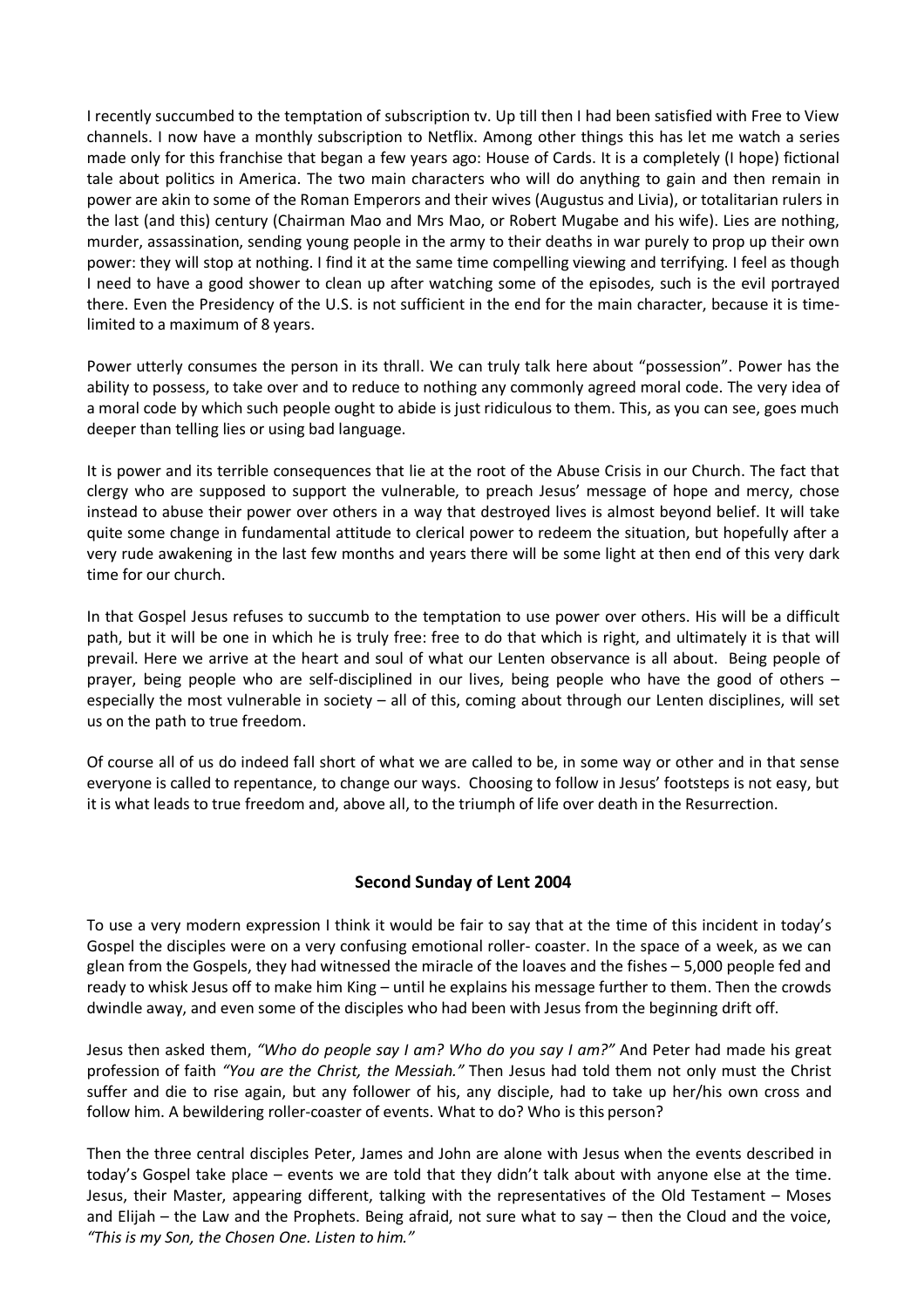In different groups in this last week reflecting on this Gospel, people have seen in this an encouragement to Peter, James and John to stick with this bewildering Master of theirs through the ups and downs. This encouragement is offered to us still in the early stages of our Lenten journey – our own preparation to celebrate Jesus' Death and Resurrection. And, at times perhaps, equally bewildered as to what to do, who to follow, how to live out my life in faith, a life of faith lived out in the midst of a bewildering array of other ways to live, other values to follow, other gods to worship.

In the time of Jesus and his disciples the Jewish people were unique in worshipping the one God. Greeks and Romans had an array of gods for different needs and occasions and took on board the gods worshipped in each of the places they occupied. They were superstitious about offending any god that they did not yet know about – so they had a tendency to worship them all.

Because we belong to a supposedly sophisticated, high-tech society, superstitions, worshipping different gods can look very primitive, something very alien to us. But perhaps what is, in fact, going on in our own age is denial – denial of worshipping anything at all – and in our denial succumbing more and more to worshipping false gods, false ways to apparent happiness and fulfilment in life.

No-one today would admit to worshipping Aphrodite/Venus – the goddess of beauty – but beauty salons, health clubs and tanning salons, adverts for designer clothes and so on are everywhere. No-one today would admit to worshipping Ares/Mars – the god of war, but listen to the language used to described football matches/rugby matches and so on – contests, battles and so on. No-one these days would make *"foods into their gods"* as St. Paul talks about in our Second Reading. No-one these days will say they worship Dionysius/Bacchus – the God of wine. No, we just have partying, clubbing, fast foods and then a whole array of slimming clubs and detox-diets. We are faced with bewildering choices – offering all kinds of fulfilment or a temporary fix to blot out disillusionment.

Lent is a time in which we remind ourselves of the one choice that will bring us satisfaction and fulfilment. Reminded one again, *"This is my Son, The Chosen One. Listen to him"* and we are encouraged to keep going on this faith journey of ours.

# **Second Sunday of Lent 2007**

In the last couple of weeks before Lent started, at Mass on weekdays our First Readings came from the First 11 chapters of the Book of Genesis – the same Book as in our First Reading today. The stories in those early chapters paint a wonderful picture of humankind created by a loving God but then rejecting that same God in so many different ways – by eating forbidden fruit, by one brother murdering another, by a general sinfulness at the time of the Flood, and by trying to build the Tower of Babel and climb into heaven to take over from God.

They are not scientific accounts of how human life evolved – they are not meant to be. They do however give some wonderful insights into how human beings are alienated from God's original loving plan – and they form the backdrop of the whole of the rest of the Bible, which is the story of how God restores the loving relationship between us and God. It begins in that story of the Covenant with Abram, *"Your descendants will be as many as the stars of heaven. Abram put his faith in the Lord, who counted this as making him justified."* We are the descendants of Abram sharing that original faith – faith brought to its completion in Jesus Christ – a completion which reaches a critical state in today's Gospel.

It is no coincidence that the two figures of Moses and Elijah are talking to Jesus about *"his passing which he was to accomplish in Jerusalem."* Another word for *"passing"* is *"Exodus"* – Israel's move from slavery in Egypt to freedom. Jesus' exodus accomplished in Jerusalem will be the freedom of all humankind from the slavery to sin. Here will be the restoration of God's loving relationship with his Creation – as it was meant to be in the Book of Genesis.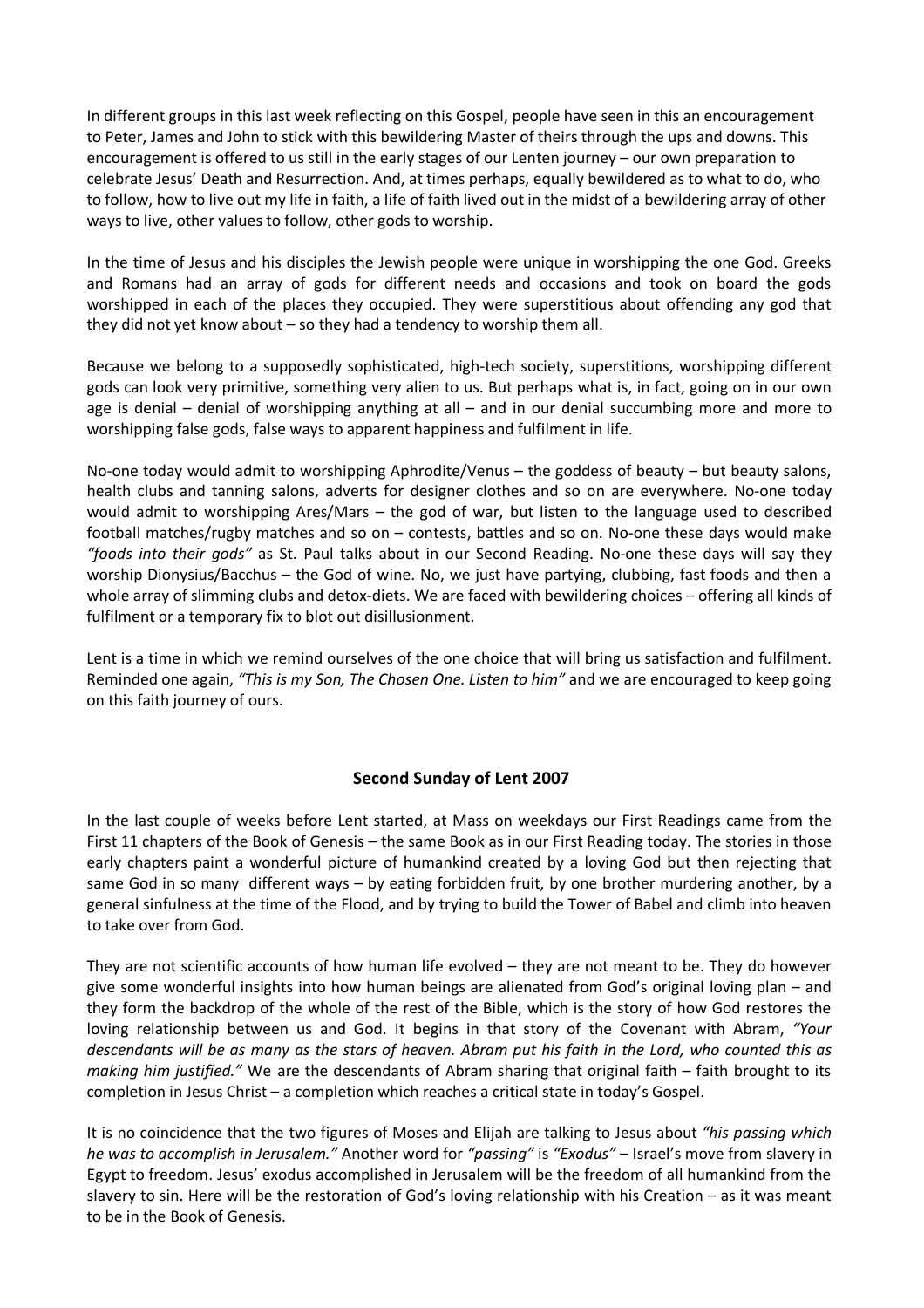It is a moment of glory, a moment of special insight into what God is to accomplish in Jesus, and no wonder Peter wants to stay in this moment of glory – build three tents, a monument to the occasion. But God doesn't want monuments. Peter, like the rest of us, wants the glory, the happiness, the triumph, but without the pain and difficulty that come first. But this is not how human life works and the message is *"Yes, this is my Son, the Chosen One. LISTEN TO HIM."*

"Listen and learn and you will find true glory and happiness, but you cannot remain on this mountain aloof and away from everything. You too must go up to Jerusalem for this passing, this exodus. This is how I plan to restore creation to myself, to make descendants for Abram in faith."

Every year we have one of the accounts of the Transfiguration read to us on the Second Sunday of Lent. We have begun our preparations to celebrate once again the core events of our faith in Holy Week – and we are reminded that this is how it was meant to be. Glory and resurrection **will come** but not by bypassing the first bit of what going to Jerusalem was about for Jesus – to suffer, to die and so be brought to the glory of the Resurrection – and so to bring us from slavery to sin, to freedom.

#### **Second Sunday of Lent 2010**

I feel sure that I have mentioned before that one of the nicer features of driving around the connecting roads here in Washington are the trees that line each side of the road. At the same time one of the great problems of driving along these connecting roads are the trees that line each side of the road. There are no distinguishing landmarks from which to get your bearings.

In the midst of busy, busy lives as we hurry from one thing to the next, trying to balance out the various demands on our time of job, family and friends, it is often difficult to get our bearings – to see in which direction I'm heading, what my goal might be.

At heart I think this rather strange story of the Transfiguration is about getting our bearings. We always have one or other version of this story from the Gospel of Matthew, Mark or Luke on this Second Sunday of Lent. This is a Season in the Church's Year that is about getting bearings – looking at our lives from a different perspective – seeing how we are doing and re-committing ourselves to the one true goal in life – our union with God.

As the story unfolds in St. Luke's Gospel, Jesus is now at the end of his Public Ministry in Galilee. He is about to begin the journey up to Jerusalem where what is now almost inevitable will unfold – *"his passing"*  as it is called here. Just before leaving Galilee, together with the inner core group of disciples, Peter, James and John, he climbs up the mountain to pray – to get his bearings, to get some perspective in the hectic life he has been leading, and to see the road ahead more clearly.

From Mount Tabor – the traditional site of the Transfiguration – there is a wonderful view over Galilee. On one side Nazareth and Cana, on another side Capernaum which has been Jesus' base for much of his ministry. If you turn and put these places at your back in front of you is the great Plain of Jezreel and in the distance the foothills of Judaea, in the middle of which lies Jerusalem.

Jesus must now take this road to Jerusalem and he is confirmed in his faith in conversation with Moses and Elijah – symbolising the Law and the Prophets (what we would call the Old Testament), and the voice of the Father addressing the disciples. Although understandably afraid of what was happening and keeping quiet about it until after Jesus' Death and Resurrection – they too will finally see the significance of this event and will share it with the other disciples, so that it could be shared with all generations' disciples including our own.

Getting some perspective, getting our bearings, being confirmed in our faith – this is what our observance of Lent is all about. Taking opportunities to step back from all our busy- ness and hurrying about to see once again what is truly important in our lives and how best to live this out.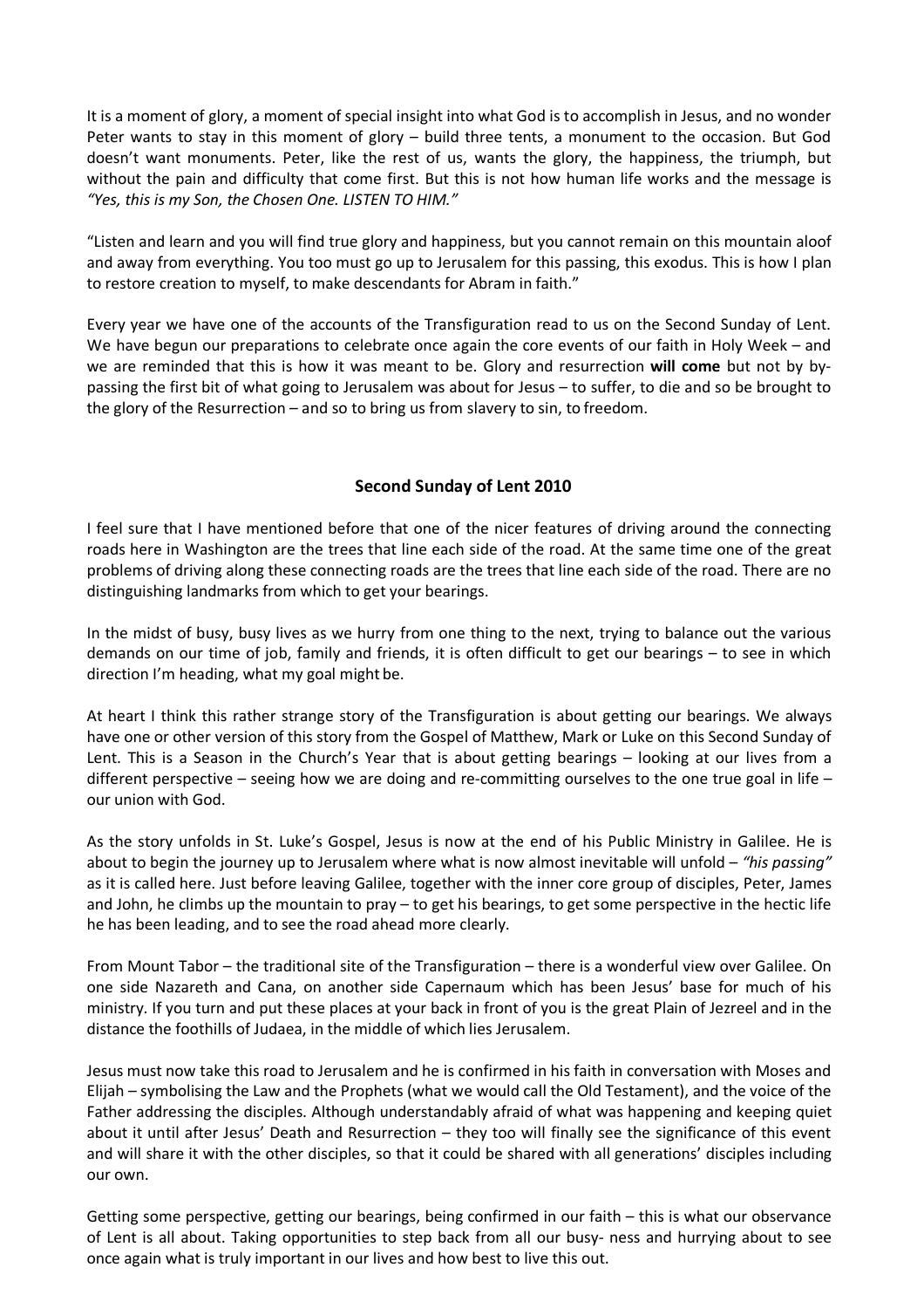In reflecting this way during Lent we will then be properly prepared to celebrate the events of Jesus' Passion, Death and Resurrection, and to be able to renew our baptismal vows when we come to celebrate Easter.

#### **Second Sunday of Lent 2013**

I want to suggest that in Lent what we are invited to engage in is a bit like one of those 'Join-the-Dots' Exercises in a Puzzle Book. I mean this in two ways.

In the first instance, during Lent we are invited to join up the dots in our own lives. Our Lenten disciplines of prayer, fasting and works of mercy help us to realise that instead of being isolated and separate parts of our life – one part being what we are in church, another being who we are at home, another who we are at work, and yet another who we are when out with friends – instead of that everything is of one piece and just as a familiar figure appears as we join up the dots in a puzzle, so hopefully, a familiar image of picture will emerge of who we are across all aspects of our life. In doing this it is important to realise that God loves who we actually are – without reservation, no holding back. And so, if there are aspects of our life which do not come up to scratch in our following of Jesus' way, then in the undeserved love of God for us we can address these issues and change into the full person we are called to be.

Joining up the Dots of our compartmentalised lives brings me to a second 'Joining-up' exercise, and this one is about joining up all the bits of Jesus' life and ministry – indeed it could be about joining up all the bits that go together to make the story of the Bible.

Over the cycle of Sunday Readings of three years, we are given a rich variety of readings from every part of the Bible, and especially of course of the Gospels. At the same time, if we are not very careful because we only get short snippets at a time, we might end up seeing only the dots instead of seeing the picture which emerges when the dots are joined up. One piece of Jesus' life is connected to, and fits in with, all other pieces – and there are similar connections which can be made across the whole Bible.

Just to take two examples from the Readings for this Sunday:-

The figure of Abraham in our First Reading is not just the father of the whole Jewish people as we hear in that passage. He is also the model of all believers – a model of faith. *"Abram put his faith in the Lord, who counted this as making him justified."* St. Paul will use this example, in fact these very words, when writing his letter to the Romans to bring home to us the need to trust/believe above singly doing and thereby thinking that God owes us a reward for doing good.

The second example is in the Gospel, and in our English translation it is put in a way in which we could easily miss the point. We hear that Elijah and Moses were conversing with Jesus, *"They were speaking of his passing which he was to accomplish in Jerusalem."* The original word in the text for *"passing"* is *"Exodus".* – *"They were speaking of his Exodus which he was to accomplish in Jerusalem."* St. Luke is being very pointed in saying this: - the events of Jesus' Passion, Death and Resurrection in Jerusalem are as central/as foundational for Christians as the Exodus is for the Jewish People. Both are about freedom from slavery – the first physical slavery in Egypt, the second our slavery to sin. These things are connected.

Just one thought to finish – one way of helping to join up the dots of Jesus' life might be to take St. Luke's Gospel and read a chapter every day.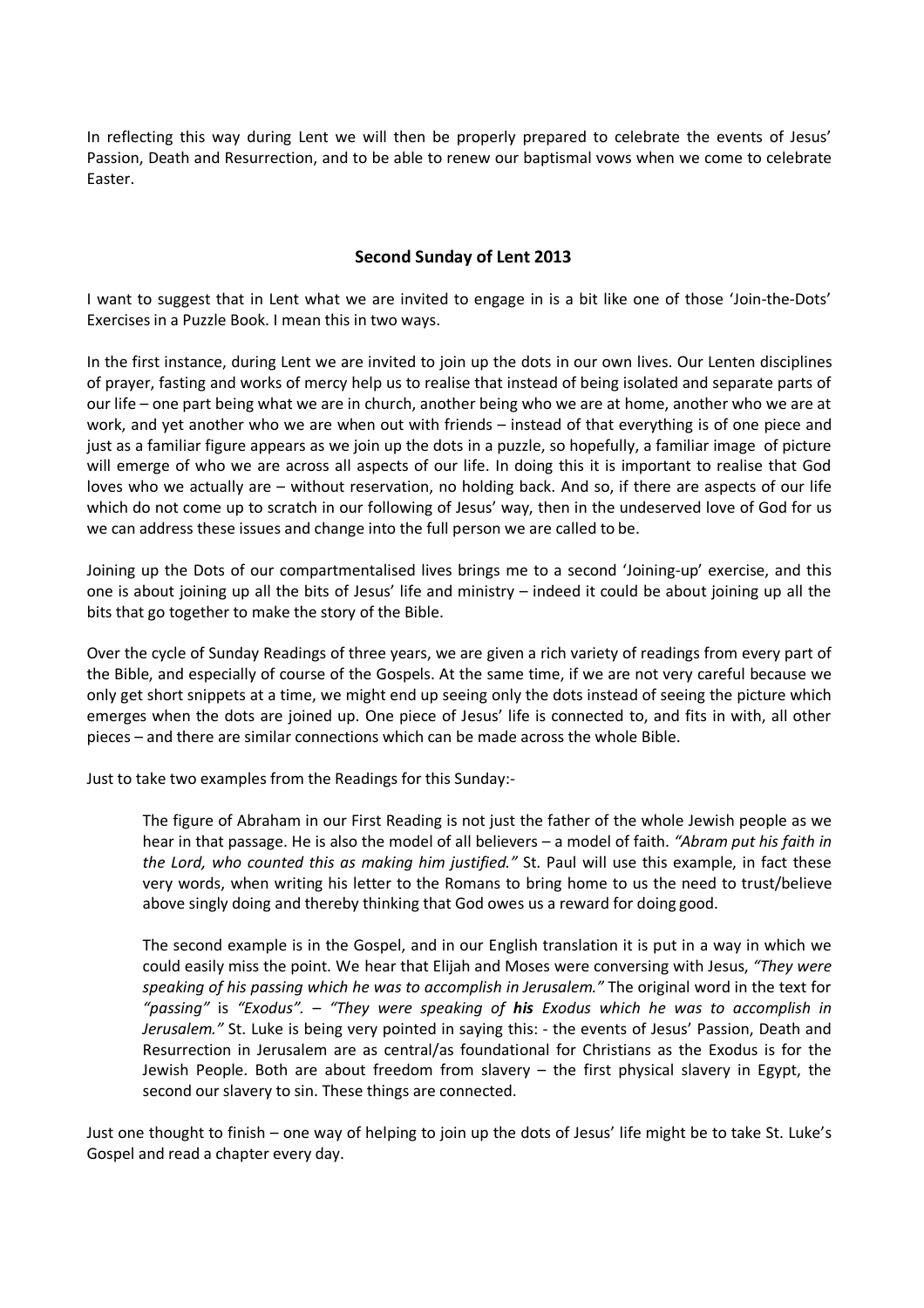#### **Second Sunday of Lent 2016**

At the beginning of a funeral homily that I heard during the week Dermott Donnelly, the Parish Priest at the Cathedral, gave a quotation from Mark Twain. Twain apparently wrote, "The two most important days in life are the day you are born, and the day you come to understand why." I think that that is a fantastic quote which goes to the very heart of who the human person is. In the whole of creation we are the only beings who have to answer that question for ourselves. For every other being it is a given, but we have the capacity – and the task – of finding out why, of making some kind of meaning out of life.

We can only achieve that by using our ability to reflect on experience – to look back and to try to make sense of it all. As Christians we are people who believe that that meaning, that answer to the question why, can only be answered in the light of Jesus' life, death, and resurrection. This is the reason why, in the whole of the Bible, the four Gospels hold a preeminent place for us. It is one of the reasons why in our liturgy we stand for the reading of the Gospel. Standing is a sign of particular respect for someone, here the presence of Jesus in the words of the Gospel. These Gospels, and what they reveal to us, help us to make sense of life in a unique way.

In this we can see how we are precisely like the three apostles in our Gospel today. Notice that, "they kept silence and, at the time, told no one what they had seen." It took quite some time for them to understand what this strange incident was all about, and no wonder because it is very strange indeed.

We are told that during this whole episode they were variously, "heavy with sleep", "did not know what they were saying", as well as being "afraid". No wonder it was only after Jesus' death and resurrection that they were able to talk to others about what had happened. It took that time to process it all.

They see Jesus talking to the two main representatives of the old covenant, the Old Testament. Moses represents the Law, while Elijah represents the prophets – the two main sections of the Jewish Scriptures. So it becomes clear that he is neither one of these. In fact he is above and beyond both, just as the voice from the cloud points out, "This is my Son, the Chosen One. Listen to him." Only by doing that will they eventually come to understand why this person they are following is so important.

We are in exactly the same boat as those three apostles. To understand our life, to understand our faith we too have to "listen to him". This we achieve by spending time with these gospel readings, indeed all three readings, not just here and now but at other times during the week. It is why each week we make available the Mass Sheets with today's readings on one side, and next Sunday's Gospel on the other – to help in this process of understanding our faith and our life.

Prayer is one of our three Lenten disciplines, and there is no more important form of prayer than praying the Gospels.

# **Third Sunday of Lent 2004**

I hope people don't misunderstand me when I say that I think we can understand today's Gospel better, and especially its context, in the wake of Thursday's bombings in Madrid. Once again we are faced with senseless slaughter of innocent people so that the name of Madrid can be added to those of Bali, New York, Omagh, Lockerbie and countless others. It is natural to look around for perpetrators – ETA, Al Qaeda, Provisional IRA, Libya and so on. The search for rooting out the evil in men and women in terrorist organisations is essential, but it cannot be done if, at the same time, we choose to ignore or deny the evil that also lurks inside each one of us – an evil that may well manifest itself in much less harmful and criminal ways than bombing innocent people – but it is evil nonetheless.

I think that this is the point that Jesus is trying to make in that Gospel. We don't know anything about the incidents he mentions here. It sounds as though some Galilean freedom fighters (no doubt terrorists in the eyes of the Romans) had been put to death by Pilate for their actions, and people were speculating about what it was that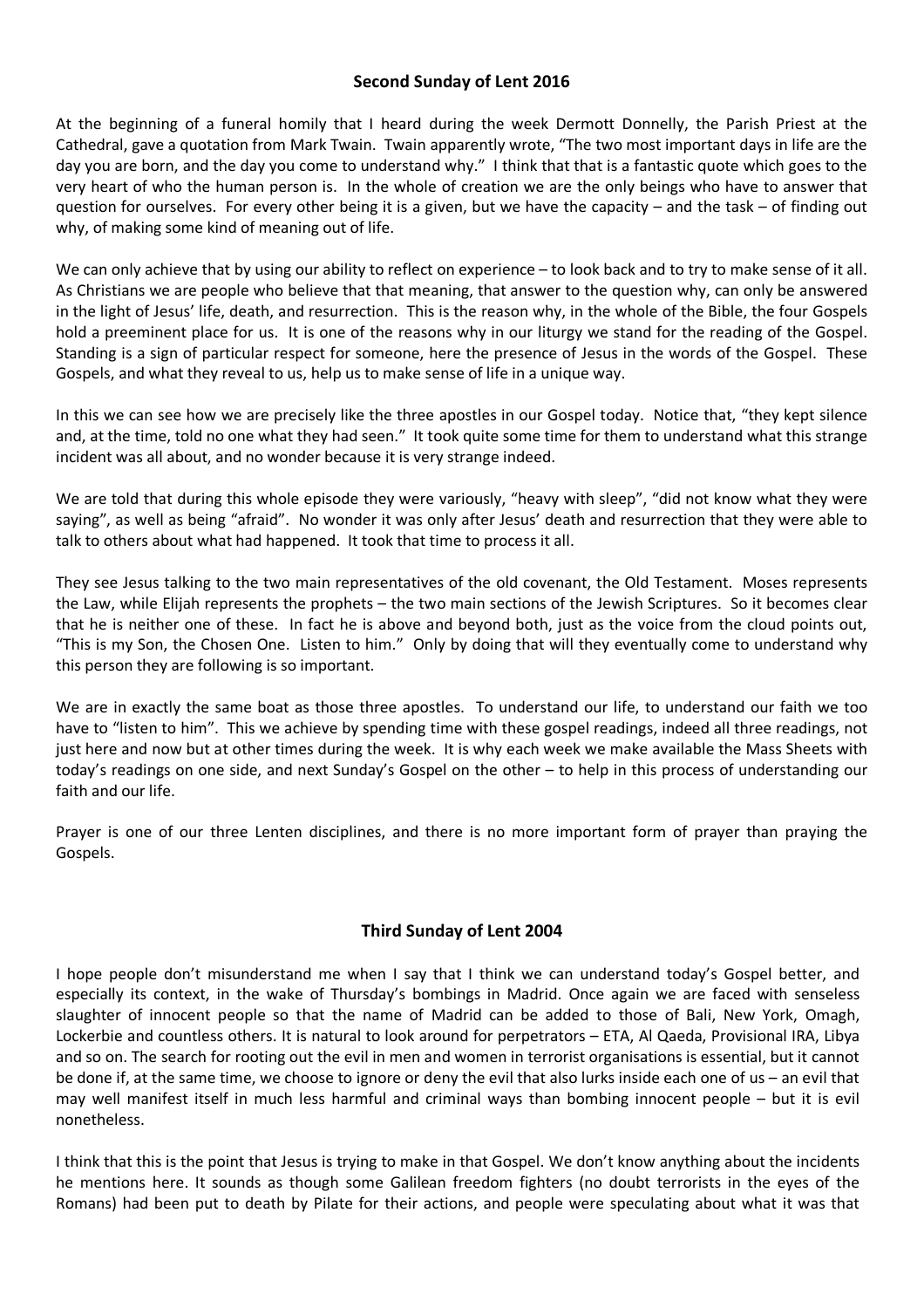made them greater sinners than other Galileans that God would allow them to be captured and punished – as opposed to others. They were no different to anyone else – Jesus is saying.

Again there must have been some tragic accident in which several workers had been killed when a tower collapsed on them. What had they done wrong, more than anyone else? – was the idle speculation going on. Nothing, was Jesus' response. They were no different from anyone else.

Accidents, tragedies, terrorist bombings are indiscriminate of innocence and guilt. They can happen to anyone, anywhere, at any time – but rather than engage in idle speculation about the evil that lies in others, we need to look inside ourselves and repent of the evil we find there. *"Unless you repent, you will all perish as they did".*

This is Jesus trying to give these people a wake-up call, just as St. Paul is doing in our Second Reading to the people in Corinth –

*"The man who thinks he is safe must be careful that he does not fall."*

Of course we pray with and for the people of Madrid and Spain this weekend – for the bereaved, the injured, doctors, nurses and rescue workers. We pray that their General Election may pass off without further violence. We pray for an end to violence, and that those who commit violence may be brought to justice and have a change of heart and mind. But we do not lose sight of our own need of conversion – for the removal of any evil that lies within ourselves.

That is the focus both of our readings this weekend and the fact that now we are almost half way through our Lenten preparations.

# **Third Sunday of Lent 2007 (A)**

I wonder if you ever had the experience, as a youngster, of asking a question in an R.E. lesson, *"But why? But how can?"* and getting the response, *"It's a mystery!"* That was usually a thinly disguised code for, *"Be quiet and don't ask such awkward questions. Just accept what I'm saying."* A mystery was a no-go area, something to be kept at arm's length and accepted in obedient silence. In some ways it was an attitude based on that incident of the Burning Bush in our First Reading which, at one level, is about keeping your distance. But there is another, more productive, way of looking at what happens.

Moses is already in God's presence as he marvels at this burning bush and wants to know more about it. As he approached he is not told to shut up or go away, but to maintain a respectful distance, and to honour the fact that he is on holy ground – not *"Go away, get off this ground"* but *"Be respectful, be careful, there is something very precious, very important going on here."* This, I think, is the proper attitude to mystery. We are part of the mystery already, involved in it, and as we are involved in it, we are invited to keep a respectful distance, honour it, realise that we are on holy ground to tread carefully.

So, in the mystery of life itself when we see bad things happen to good and innocent people we are sometimes moved to ask, *"Why them? Why did that happen to them?"* This is the question that some people bring to Jesus in today's Gospel. For them the question arises because of an example of what is usually called *"Moral Evil"* – evil where a human agent is involved – a suicide bomber, a deranged murderer, or a vicious ruler like Pilate putting to death some people offering sacrifice in the Temple. *"What did they do to deserve this?"*

For his part Jesus adds a second kind of evil that is often called *"physical evil"* where no human agent is to blame – a natural disaster, a tsunami, an earthquake, a badly constructed tower falling on innocent bystanders.

Whatever kind of evil it is the effect is much the same for the victims – death, injury and suffering. Jesus does not offer a quick and ready answer as to why these people have suffered, even less as to why God should allow these things to happen. But nor does he tell these people to be quiet and not ask such awkward questions.

In dealing with the mystery of life and the questions which life throws up, we are on holy ground. We are already involved, caught up in and part of what is going on (sometimes causing evil ourselves because we are part of it). We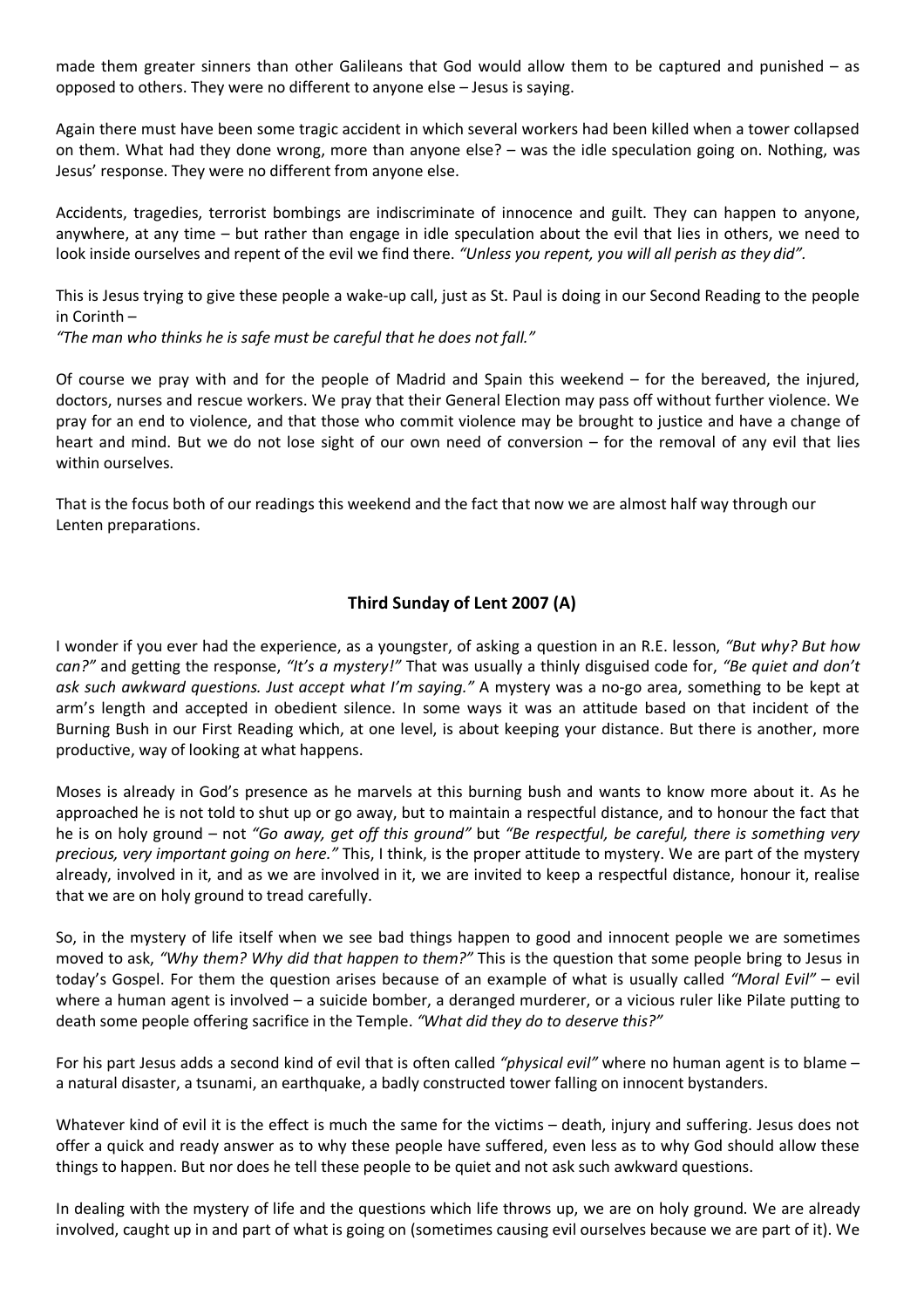are invited to be duly respectful and wary as we tread on this ground – respectful of the whole of life. Amazed at the fact that our God is the only God about whom people believe was caught up so much in the mystery of life, that God became part of that life – taking on human flesh in the person of his Son. Our God, in Jesus, is involved in life up to and including death. In Jesus God shows us a way to make sense of this life.

And today as Jesus says, *"*unless you repent you will all perish as they did", he states the urgency of our responding to this Lenten season to be ready to celebrate the life and the love of our Father in Holy Week.

# **Third Sunday of Lent 2010**

I just want to focus for a moment on the response we made at the end of each verse of our Psalm today, *"The Lord is compassion and love."* Throughout the Scriptures the most common words associated with God are *"compassion",* love, patience, forgiveness, grace and the most frequent greeting God, or God's messenger, gives on meeting someone, *"Do not be afraid".* For sure there is a need on our part for respect, for honour and worship – as we see in our First Reading.

Moses is in the presence of someone very special as manifested in the Burning Bush. He must take off his shoes – a sign of respect in that culture and a realization that he is on holy ground. **But** God has allowed him to come close and wants to converse with him. God wants Moses to give the People of Israel a message of hope and salvation.

Down through the centuries God offers this message that demands respect, honour and worship but which is about not being afraid to approach a God full of love, and compassion, and patience, and forgiveness, and grace. This is in complete contrast to the fearful and vengeful image of God – or the gods – in most religions. Gods who meter out punishment either on a whim, or at least as a vengeful punishment for wrongdoing. This is not the God of the Jewish and Christian Scriptures who is revealed in fullness in Jesus who, in God's great compassion and love comes to save sinners likeourselves.

Even today there are people – people who purport to preach the Christian message – whose image of God is as a vengeful tyrant. There was a dreadful example a few weeks ago given by one of those American Televangelists who said that the earthquake in Haiti happened because of the sinfulness of the Haitian people. To be fair there are examples of such terrible things preached at times in every Christian denomination – sadly!

No, the earthquake in Haiti (and the one in Chile) happened because of the laws of physics. Just as the Galileans mentioned in the Gospel by Jesus died not because they were more sinful than anyone else, but because Pontius Pilate was a bloodthirsty tyrant. Just as the people who were killed by the crumbling tower at Siloam were killed because of shoddy workmanship, or short-cuts or cut-backs in building maintenance, not because they were particularly sinful.

Bad things happen to good people because of the laws of physics, because of bloodthirsty tyrants, because of shoddy workmanship, because of greed when people build hotel, after leisure complex, after hotel and destroy natural drainage patterns. Most of those who die because of these things are innocent of the causes, but, yes, like all of us, they were sinners and like all of us, stand in need of God's mercy and forgiveness.

Today's Gospel is given us at this time of Lent, not as scaremongering, but as a sober reminder that the end can come suddenly and without warning, so we need always to be prepared. To be prepared to meet this God of ours who, like the owner of the vineyard at the end of today's Gospel is patient – and as revealed throughout our Scriptures is full of compassion, love and forgiveness.

# **Third Sunday of Lent 2013**

Many people will be aware of a now famous Chinese curse which goes, *"May you live in interesting times!" "Interesting"* being a euphemism for turbulent and challenging times. Well, we certainly have that in spades wherever we look at the moment.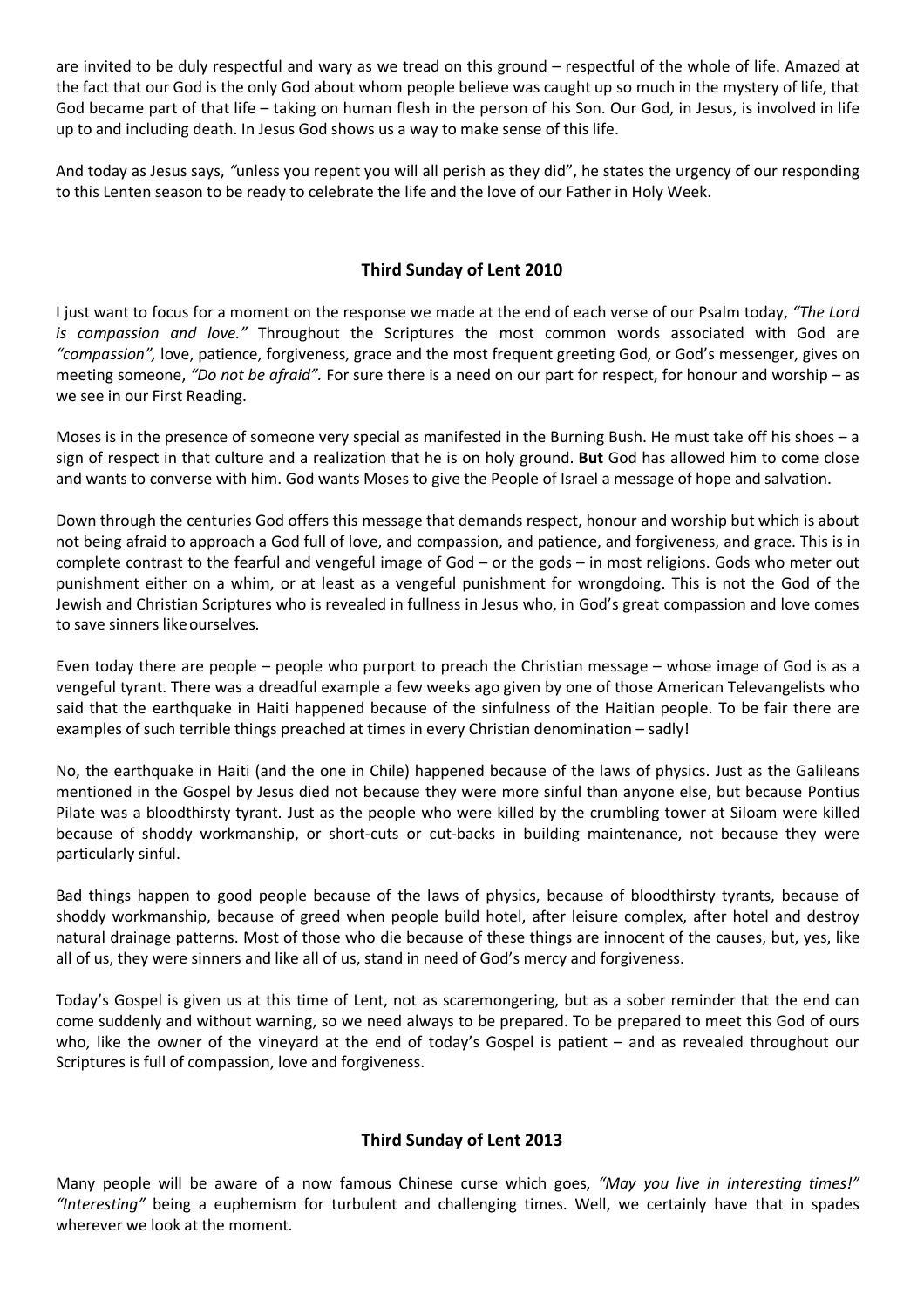In the country at large we have the scandal of bankers' bonuses, and huge pay-outs to Directors in the NHS – even in places where basic human care is lacking – with energy companies when families and pensioners are struggling to keep warm and to cook food – directors are walking away with seven figure salaries and bonuses. We have huge firms paying little or no tax. There are sex scandals in political parties, at renowned schools of music, at the BBC and among celebrities. And then there is our Church, with the news from Scotland last week, and rumours of goings on in the Vatican, only the latest of the scandals to come out. We certainly do *"live in interesting times."*

Currently, of course, we have no Pope as the Church comes to face all kinds of issues. People have been talking quite rightly about the courage and integrity of Pope Benedict to have resigned because he knew that in his increasingly frail health he was unable to continue to try to address this myriad of issues facing the Church. I honestly don't know who would be capable of this and so we pray for the cardinals who now begin this task of finding a successor who will take on this impossible role, but also for a change in how things work.

And perhaps Pope Benedict's resignation will have **this** benefit to his successor: In a very real way we now know, something we should have known all along, namely that any Pope is – however holy and distinguished in all kinds of ways he is - as frail a human person as we are. Only God is God – the Pope is neither God nor some Superman. Perhaps in time to come further common responsibility for the well-being of our Church will be seen to be shared much more widely. Yes, to cardinals and bishops and the like, but also with ourselves.

Our certainty, our hope, our faith, is based on God and on what God does for us in Jesus' Life, Death and Resurrection. Our hope and faith are fed and strengthened by the gifts God has given us in the Sacraments and in God's Word in our Scriptures, and hopefully we will find strength in those Scriptures today – in these interesting times.

In his Gospel St. Luke several times, wants to make clear to his listeners/readers that the events he recounts are for real, they are not a fairy story or make-believe – they happened at a very particular time in history. The most famous time he does this is when he recounts Jesus' birth. We all know the Reading well, *"Caesar Augustus issued a decree that a census of the whole world should be taken…"*

Jesus' birth happened at **this** time in **that** place. He does the same kind of thing when Jesus begins his Public Ministry, *"In the 15th year of the reign of Tiberius Caesar when Herod was tetrarch of Galilee.."* These events happened at **this** time and in **these** places.

The reference in today's Gospel to people executed by Pilate and others dying in an accident when a tower collapsed on them has the same effect. What St. Luke is saying is, *"The events in Jesus' life happened at a particular time and place, but they have significance for all times and all places. They are as relevant today as ever they were."*

So we could put in place of those people – others, *"Do you think these people killed by the Syrian Army the other day, or who died in that Hot-air balloon accident in Luxor this last week, were they anymore guilty than anyone else…?"*

In the passage Jesus goes on to call for repentance and in that parable of the fig tree infers both God's patience (leave it for another year) but a warning that a reckoning **will** come. Today as we pray for the Cardinals in Rome, we realise the need for repentance and a significant change of heart at all levels in our Church – in these interesting times.

# **Third Sunday of Lent 2016**

I am sure that we are all well aware that of all the Gospels St Luke's portrays the most compassionate, and merciful picture of Jesus. It is here in this Gospel, and only in this Gospel, that we find such stories as the Good Samaritan, the Rich Man and Lazarus, and the Prodigal Son (which is next Sunday's Gospel). It is the perfect Gospel for a "Year of Mercy". There is, however, another aspect of Luke's Gospel, which is about the urgent and uncompromising response invited from the disciple to Jesus' call to repent. The response expected is immediate and total. So, for example when the Jesus calls the fishermen brothers – Peter and Andrew, James and John, to follow him they don't just leave their nets behind. We are told that they "left everything and followed Jesus."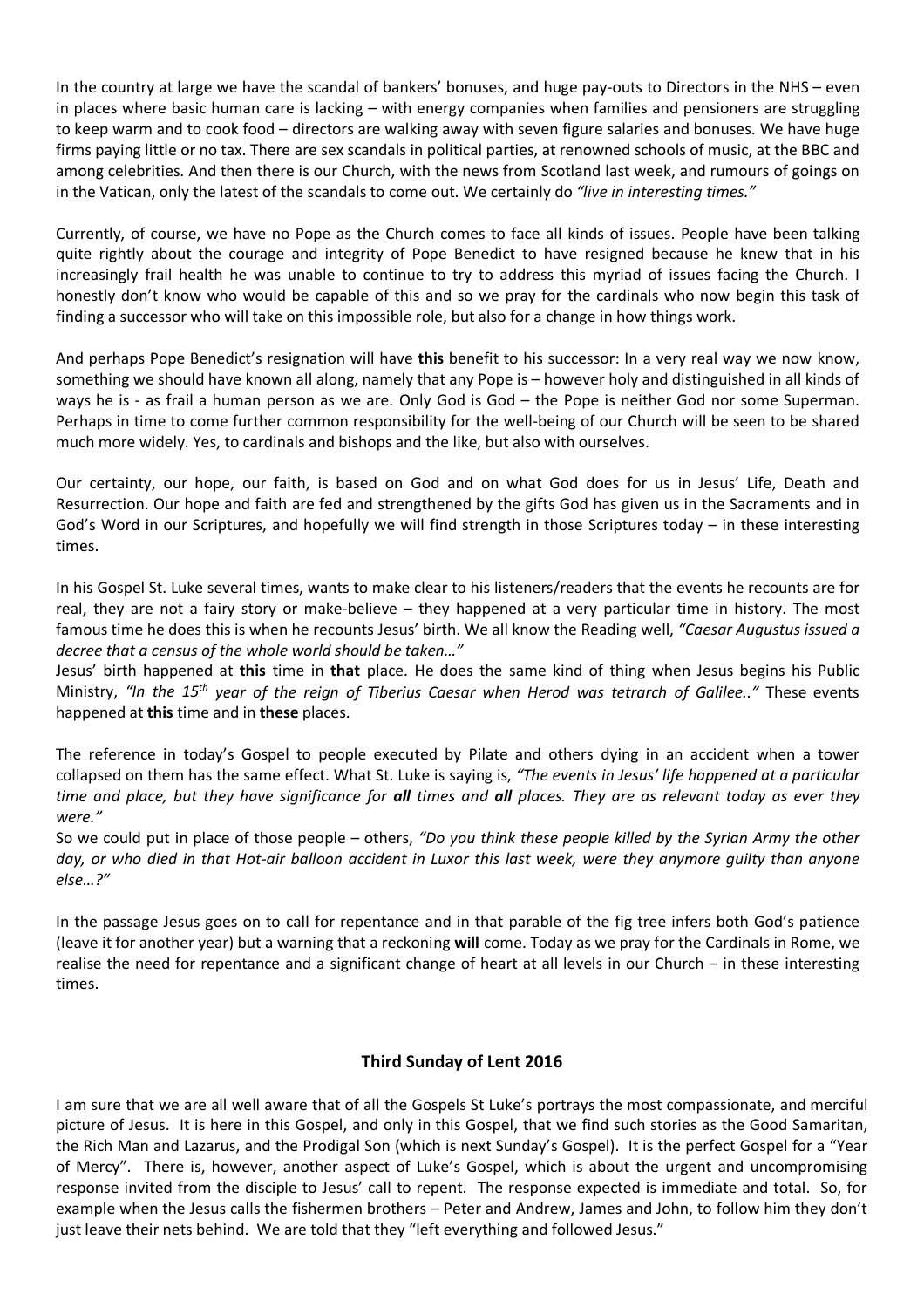Today's Gospel is another example of this strand in Luke's portrayal of Jesus. Just before today's extract Jesus has been engaged in a diatribe at the hypocrisy of the Pharisees and has warned people very directly not to follow their example. He has warned them about the urgency of making the decision to follow *His* ways in the parable about the farmer who built ever bigger barns in which to store his increasing earthly possessions, while putting off to a later date anything to do with the spiritual side of life. He has invited people to sell everything and to follow him, and warned them to be "dressed for action with lamps lit", to read the signs of the times that point to this urgency, and at this point some unidentified people come up to him with a question.

Jesus is on a roll and if the people who ask Jesus that question in today's Gospel thought they were putting forward an would distract Jesus from this incessant call to be ready, to respond now, they were sorely mistaken, as we can see. Jesus simply 'ups the ante' – when he poses an even more difficult question in response. It is one thing to ask about the innocence or otherwise of victims of a vicious governor like Pilate, it is quite another to ask about the innocence, or otherwise, of those who die in what appears to be a freak accident. You can expect random thuggery from a twisted tyrant like Pilate – people's innocence or guilt would have meant nothing to him. He was simply intent on stamping out any and every sign of rebellion among the Jewish people as ruthlessly as possible. People dying in a random accident – like that perhaps at the Didcot Power station during this last week – is of another order.

The point Jesus makes is that no victim is more innocent or guilty than anyone else. At some point, however, we will all be called upon to give an account of our actions. And now he turns the tables on his questioners away from an abstract theory about guilt to what *THEY* NEED TO DO. The thing to do is to live in the here and now – not in the past which we cannot possibly change, nor in the future about which we have no control either. In the here and now, and in every here and now, we are called upon to realise that we always fall short of all that we could be, of all that we could do.

The key sentence in all of this (and notice that it is repeated in this passage) is undoubtedly, "Unless you repent you will all perish like they did." Unless you have a complete change of direction *NOW,* be warned, you will get your comeuppance and it might come sooner than you had bargained for. This is not so much a threat of eternal damnation sometime in the distant future, but a reminder of dire consequences in this world if behaviour is not changed here and now. Perhaps like that fig tree you may be lucky to have a reprieve of a year, but be on your guard.

So, here we have that other side to Luke's Gospel. For sure, as we will hear next week in our Gospel of the Prodigal Son, the Father is eager to be completely merciful but, there is an urgency to respond to these calls to receive the Father's compassion and it is a key part of our Lenten observances. The time is *NOW.*

# **Third Sunday in Lent 2019**

Every time we gather to celebrate Mass right at the beginning the priest always says something like, "To prepare ourselves to celebrate this Mass let us call to mind our sins." I wonder what happens then in the pause between those words and our act of penitence? I know that for myself there are many times when my mind simply goes blank… nothing. At other times something comes to mind that I want to bring to God for forgiveness, but oftentimes… indeed most times, nothing. Repentance is a major theme of Lent – asking forgiveness for whatever is holding us back from being able to become fully all that Jesus asks of us in our Gospels, and yet it can be so commonplace a call that it can pass us by without impacting our lives at all.

Repentance is also a key theme in our Gospel for this year: St Luke's. In this Gospel we see that it is how Jesus begins and ends his public ministry. At the beginning when called to follow Jesus, Peter protests, "Leave me, Lord, I am a sinful man." Peter is forgiven and follows. In almost his final act on the cross Jesus forgives the Repentant Thief, and throughout the Gospel the theme keeps re-appearing. It will in our Gospel next Sunday in perhaps the most famous parable about forgiveness: The Prodigal Son.

For this week we find Jesus making an urgent call to people to repent *NOW*, citing the examples of some unsuspecting people whose demise came out of the blue in an accident and others caught up in one of Pontius